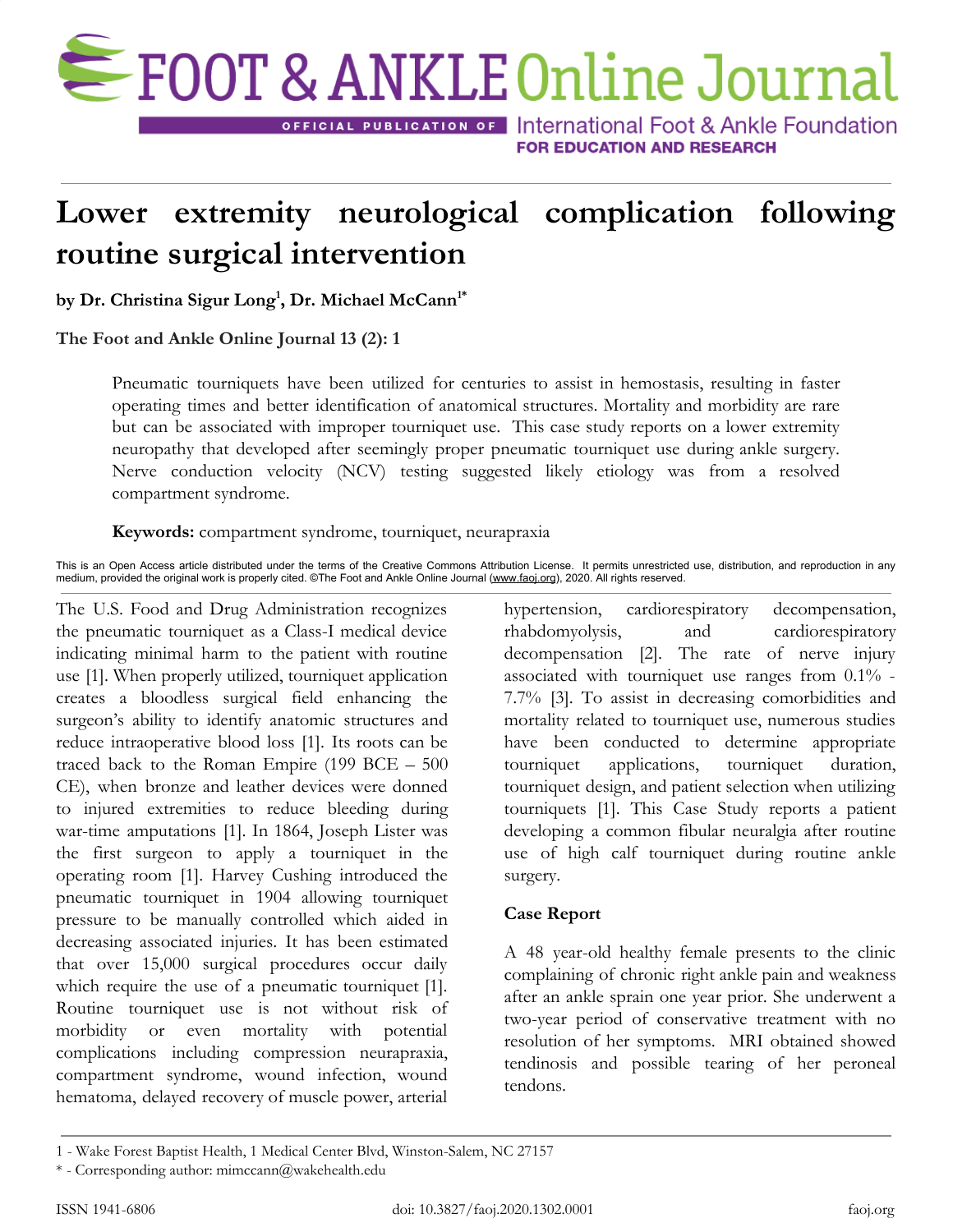Surgical intervention was deemed necessary based on progression and chronicity of her symptoms with failure and exhaustion of conservative treatment.

The patient received a preoperative popliteal fossa and saphenous nerve block and was placed in the supine position with a pneumatic calf tourniquet set to 250 mmHg. A semi-linear incision was made along the course of the peroneal tendons. Dissection carried down to the peroneal tendons with further evaluation, identifying an intrasubstance tear of the peroneus brevis tendon. The tendon was debrided and re-tubularized in the usual manner. The foot was then everted to re-approximate the superior retinaculum. The surgical incision was closed and dressed in the usual manner. The pneumatic tourniquet was deflated at 68 minutes. Proper hyperemic response was noted. A modified Jones compression posterior splint was applied with the foot slightly everted and ankle at 90 degrees. She was discharged from PACU with all vitals stable and vascular status intact to the right lower extremity. Postoperative instructions were given to remain non-weight bearing to her right lower extremity.

The first postoperative visit occurred ten days following her procedure without any notable complications. Pain level was tolerable and no complications involving falls were noted. She was transferred into a removable CAM boot at this time, continuing non-weight bearing status to the right lower extremity. At 3 weeks post-procedure, she complained of acute onset of pain, numbness, and paresthesia in her right lower extremity, from knee to foot, which worsened at night but was constant. Based upon clinical symptoms, a diagnosis of neuralgia was made. Treatment began with oral Gabapentin 300 mg taken nightly. Physical therapy was initiated 1 week later. At 6 weeks, the patient continued to have numbness and paresthesia to the entire right foot and up to her knee. Patient denied any help from the Gabapentin medication. Physical exam revealed decreased muscle strength and a hyper-sensitivity to light touch to her right foot and lower leg. Physical therapy helped with recovery of her tendon repair but no change to her neurological symptoms was noted. Patient was sent to pain management and complex regional pain syndrome was ruled out. She tried and failed Elavil oral medication. She was intolerant to Cymbalta oral medication. Nerve conduction velocity and EMG

studies were obtained approximately 14 weeks following surgery to assess for potential areas of nerve entrapment or injury. Results revealed a mild polyneuropathy affecting sensory and motor nerves without evidence of a localized neuropathy such as a tarsal tunnel syndrome or focal sensory neuropathy. The study suggested small nerve fibers may have been affected and a resolved compartment syndrome was deemed as a likely etiology of the polyneuropathy. At 5 months, the patient showed recovery from her peroneal tendon surgery but still with continued paresthesia and numbness to the right foot and ankle, up to the knee. The pain at this point is tolerable with shoe and activity modifications.

# **Discussion**

Complications arising after tourniquet use during lower extremity surgical procedures are rare but still occur. A questionnaire survey in Norway estimated neurological complications associated with lower extremity tourniquet use occurred in one per 3752 applications [4]. Our case study reports neurological complication occurring secondary to a possible compartment syndrome that occurred 3 weeks after the surgical procedure. Compartment syndrome is a potentially serious complication which can occur once interstitial pressure in a closed fascial compartment increases to a level which impedes vascular flow resulting in myoneuronal function impairment and soft tissue necrosis [5]. Normal compartment pressures allowing capillary perfusion are described ranging from 0 to 8 mmHg [6]. Once interstitial pressure increases above this range, blood flow is impaired leading to the associated complications [6]. Previous case studies have reported compartment syndrome occurring after tourniquet use [5,7,8]. but in our case study the clinical presentation of compartment syndrome was not present directly following surgery. Classic presentation of compartment syndrome has been described as pain out of proportion, pain on passive stretching of the affected compartment with associated clinical symptoms of pallor, pulselessness, and paresthesia of the affected extremity [5]. Compartment syndrome resulting after lower extremity tourniquet application has been reported to occur after prolonged ischemia time with reperfusion edema, direct muscle trauma secondary to repeated inflations of the tourniquet and improper positioning [9]. As described per the surgical report, the patient was appropriately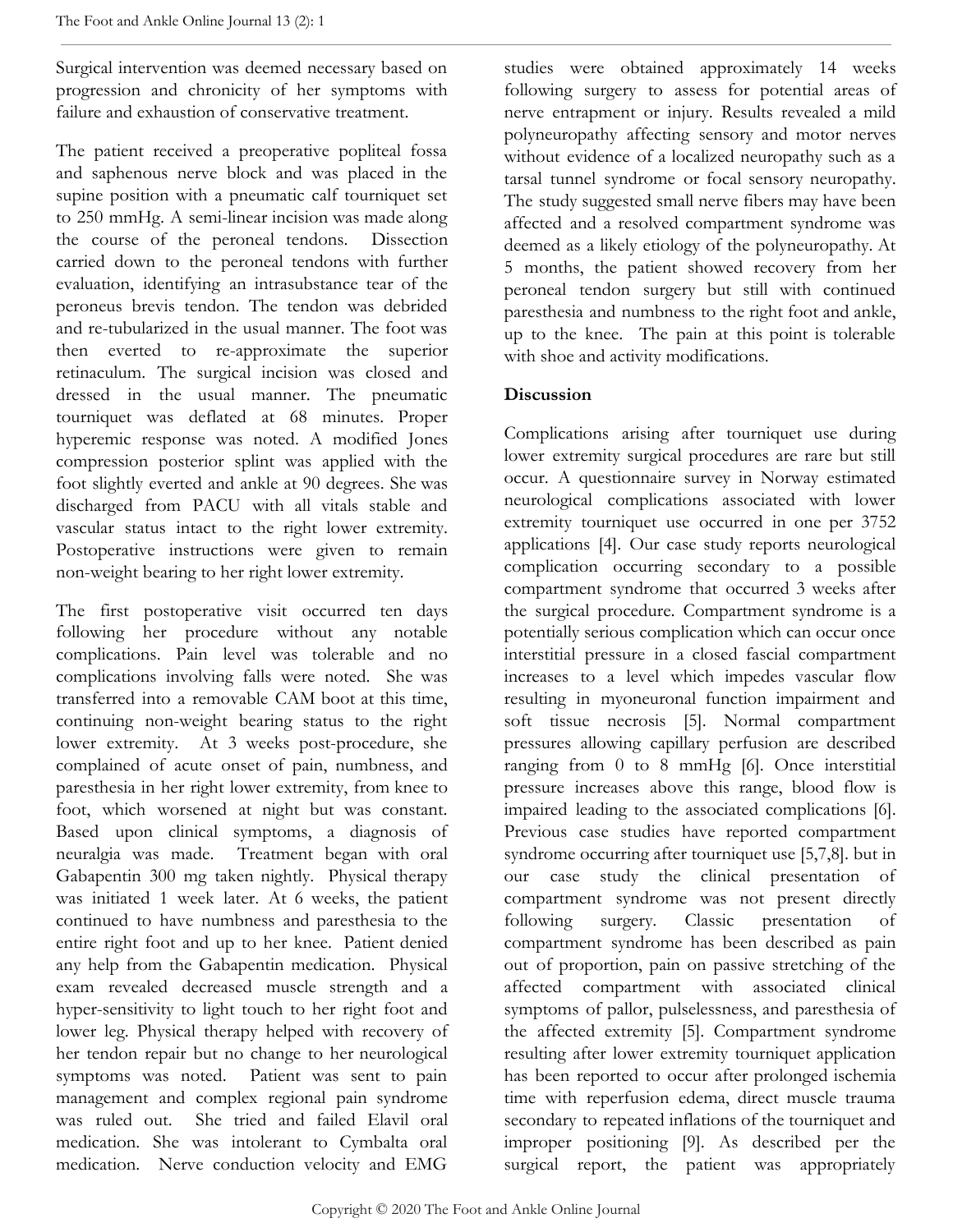positioned on the operating table, with proper application, location, and duration of a pneumatic tourniquet and without repeated inflations. This patient did obtain regional anesthesia via a popliteal fossa and saphenous nerve block which some suggest can delay the diagnosis of compartment syndrome [10].

Pain is a cardinal feature of compartment syndrome which theoretically can be altered by analgesia. Our patient did not begin to experience pain until approximately 3 weeks following her surgical procedure. Mar, et al., reported 32 of 35 patients who received epidural analgesia had "classic signs" of compartment syndrome which included pain out of proportion. Their conclusion stated there was no convincing evidence regional analgesia delays the diagnosis of compartment syndrome [10].

Peripheral nerves are composed and organized into connective tissue structures forming a framework to provide protection and function to nerve fibers. These connective tissue structures include the endoneurium, perineurium, and epineurium. Individual nerve fibers are surrounded by the endoneurium. Fascicles, groups of endoneurium, are enveloped by the perineurium. Epineurium encases bundles of fascicles [11]. Vessels in the epineurium are more vulnerable to compression trauma resulting in permeability changes compared to endoneurium vessels. Vessel permeability changes occurring secondary to trauma lead to associated edema formation and accumulation. Endoneurium edema is prevented from draining into adjacent areas due to a blood-nerve-barrier and a lack of lymphatic channels. Perineurium edema is prevented from draining into adjacent areas due to a selective diffusion barrier. Past studies have suggested edema accumulation inside nerve fascicles create a "miniature compartment syndrome" which could alter nerve function [12]. A miniature compartment syndrome may affect or impair nerve function through a sustained increase in fascicle pressure, altering endoneurium fluid electrolyte composition or reducing blood flow to nerve segments.

Ochoa, et al., demonstrated nerves directly beneath and near the tourniquet cuff edge were subjected to injury due to external compression. This direct pressure has been shown to cause displacement of Nodes of Ranvier and myelin sheath invagination which disrupts nerve conduction [13]. The resulting damage associated with displacement of Nodes of Ranvier and myelin sheath invagination is associated with partial or complete local conduction block which is usually reversible within weeks or months. Nodes of Ranvier are essential components of nerve function and are located along peripheral nerve axons to increase conduction velocities [14]. Compression from tourniquet application has been shown to displace Nodes of Ranvier up to 300 nanometers from their original site [13]. Tourniquet induced compression can affect larger nerve fibers responsible for motor function or smaller nerve fibers responsible for pain, temperature and autonomic function.

Our case study reports a polyneuropathy affecting motor and sensory nerves with a likely etiology of a resolved compartment syndrome. Clinical presentation of classic compartment syndrome was not present during this patient's immediate postoperative period. Nerve injury resulting in the polyneuropathy most likely was secondary to nerve injury sustained from external compression via a pneumatic tourniquet. As discussed, nerve function can be altered from an increase in fascicle pressure secondary to edema accumulation or displacement of essential nerve components required for normal nerve function.

If the patient experiences nerve related injuries after surgery, proper evaluation and a thorough work-up is warranted to determine the severity of injury. To determine the severity of the lesion, a nerve conduction study can be utilized to confirm the lesion grade. Seddon, et al., classified nerve injuries into three grades, neuropraxia, axonotmesis, and neurotmesis based on the severity of lesion [16]. Sunderland later expanded this classification into five different nerve injury patterns. Neurapraxia, Grade 1, is the mildest injury and produces a local nerve conduction block at the site of injury with normal nerve conduction proximal and distal to injury. There is no associated injury to the surrounding nerve tissues. Axonotmesis, Grade 2, is seen when demyelination occurs at the injured site leading to Wallerian degeneration distal to the demyelinated segment [17]. Nerve regeneration is possible due to the preserved endoneurium and perineurium. If full functional recovery of the nerve occurs within 3 months after the injury it is classified as a neurapraxia but if recovery occurs at a rate of one inch per month